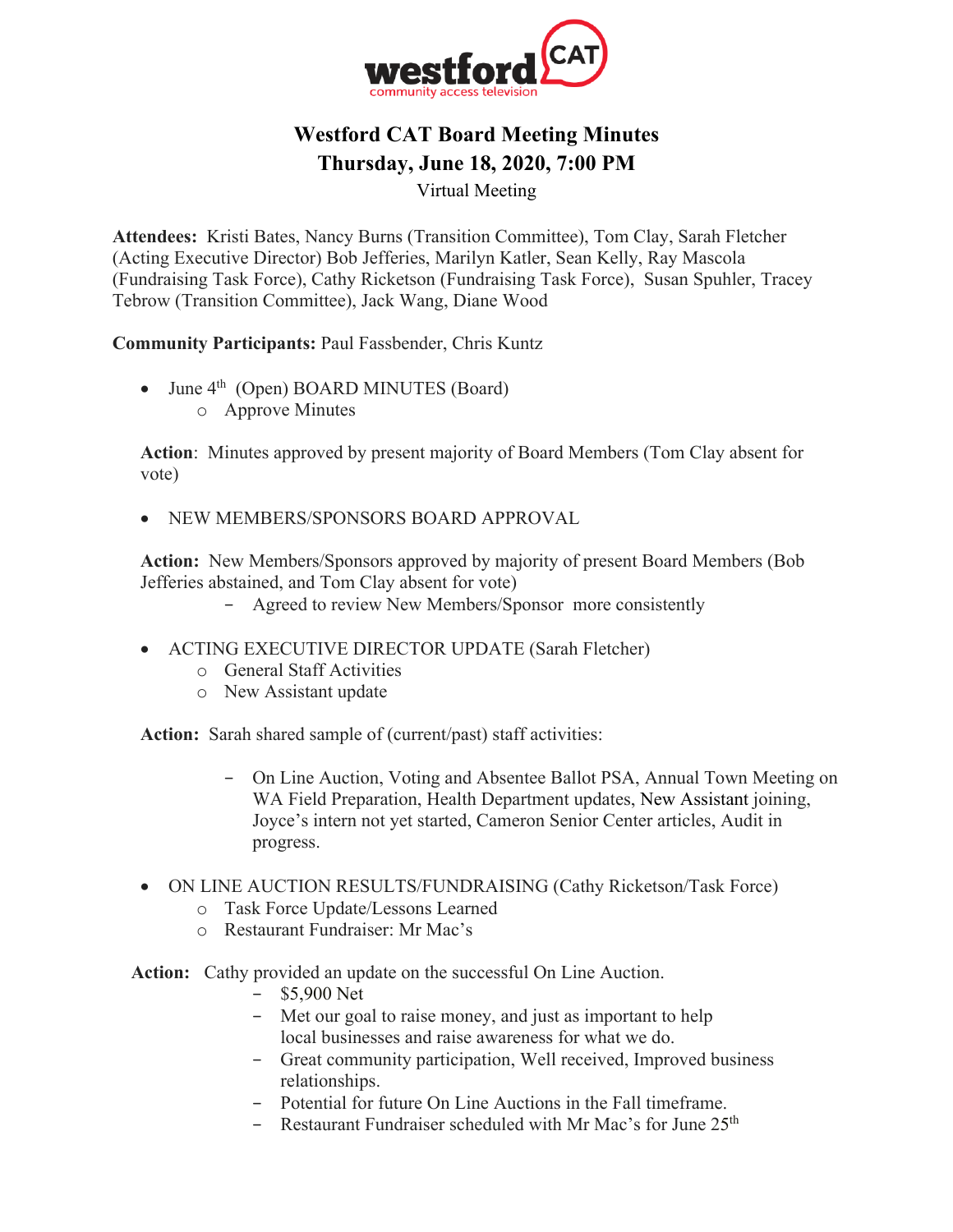- FINCOM UPDATE (Jack Wang/Kristi Bates/Pam Florek, Alden Wood)
	- o General update
	- o Staff Bonus Recommendations from FINCOM

 **Action**: Jack provided a FINCOM update:

- − FINCOM had their first meeting, Monday, June 15th
- − Refer to Spread Sheet Jack distributed for more details.
- − Adjusted Cash Flow of \$52,049
- − Assumes level staffing
- − FINCOM will revisit and compare better return options for savings account: Currently, \$250,000 at Lowell Five .
- − We will clear Paycheck Protection Program Loan Forgiveness.
- − Goal is to increase revenue without undue risk.
- − Discussed using some funds for investing in equipment, such as for Podcasts
- − Final agreement on Staff Bonuses: Immediate bonus of \$2500 in total across all 5 staff to be disbursed by Acting Executive Director (Majority Vote of Board taken via email under separate cover).

# • COMMITTEE UPDATES

**Action:** Updates, if available, from various Committees

Legislative Review Committee: Bob Jefferies, Diane Wood, Marilyn Katler, Tom Clay

- − Current Legislative Bills impacting PEG funding are making little progress.
- − Bob and Tom are researching options to collect revenue from the Town for Verizon and Comcast for ' right of way' and use of local land/area. Taxes?
- − We collect 95K in taxes from Comcast and \$323K from Verizon
- − Action: Tom will ask Paul Plouffe, Tax Assessor, to take a closer look at Assessments. How are these Taxes assessed today?
- − What do other Towns do? Concord has established their own network.
- − We could consider starting a discussion with select Board to propose a small "courtesy bill" to Select Board. Tom will request data from Tax Assessor and keep us abreast.

Bylaws and Policy Committee: Sean Kelly, Marilyn Katler, Kristi Bates, Paul Fassbender

- − Sean is holding first meeting on Monday, June 22nd
- PERSONNEL UPDATES (Non-Executive Session)

**Action**: Brief update on Staff

- − Part time Assistant, Andria, has started and is successfully working.
- − Negotiations still in progress with other impacted staff.